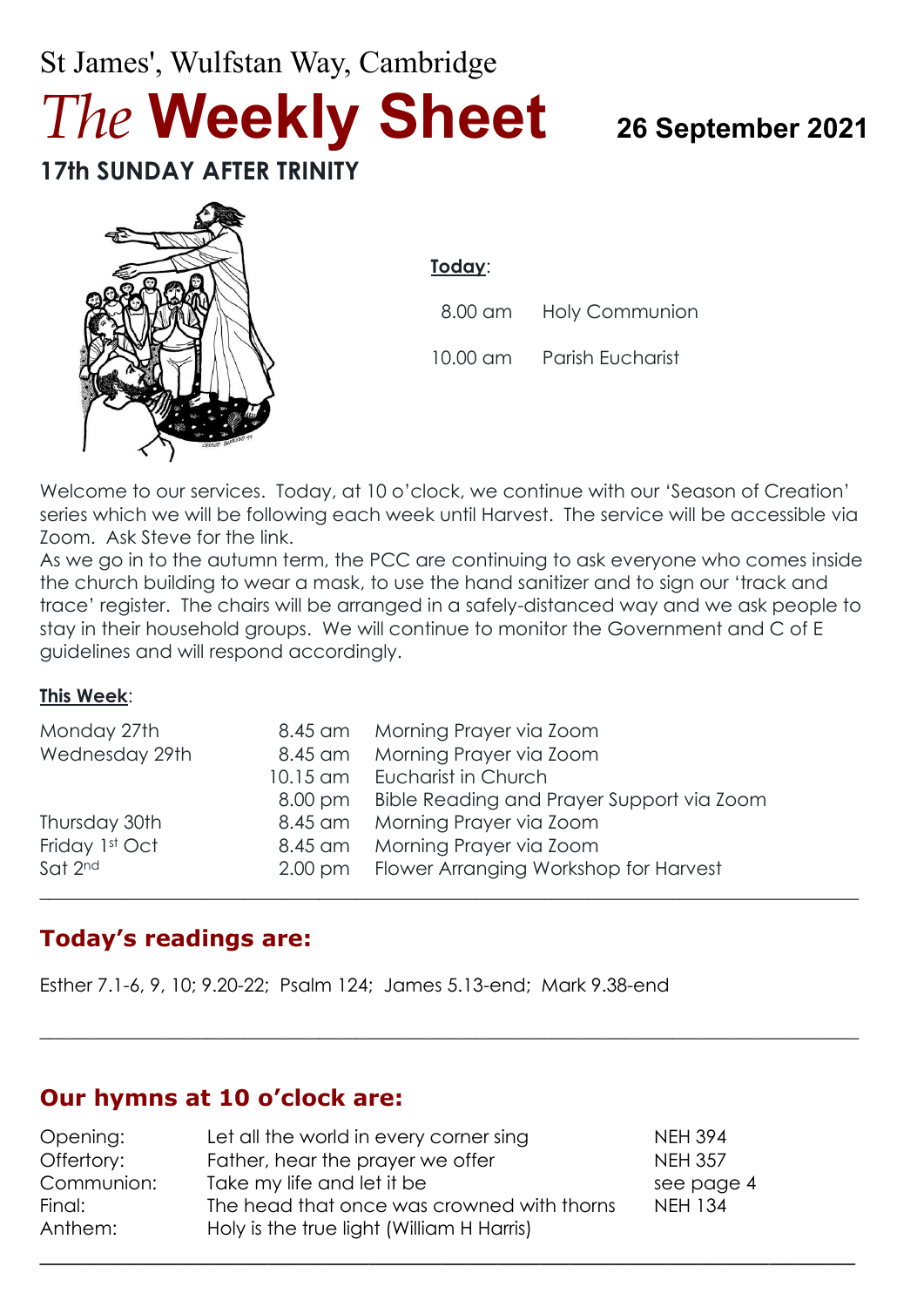### **Collect for today**

Lord of creation, whose glory is around and within us: open our eyes to your wonders, that we may serve you with reverence and know your peace at our lives' end, through Jesus Christ our Lord. Amen

# **Esther 7.1-6, 9, 10; 9.20-22**

So the king and Haman went in to feast with Queen Esther. On the second day, as they were drinking wine, the king again said to Esther, 'What is your petition, Queen Esther? It shall be granted you. And what is your request? Even to the half of my kingdom, it shall be fulfilled.' Then Queen Esther answered, 'If I have won your favour, O king, and if it pleases the king, let my life be given me—that is my petition—and the lives of my people—that is my request. For we have been sold, I and my people, to be destroyed, to be killed, and to be annihilated. If we had been sold merely as slaves, men and women, I would have held my peace; but no enemy can compensate for this damage to the king.' Then King Ahasuerus said to Queen Esther, 'Who is he, and where is he, who has presumed to do this?' Esther said, 'A foe and enemy, this wicked Haman!' Then Haman was terrified before the king and the queen. Then Harbona, one of the eunuchs in attendance on the king, said, 'Look, the very gallows that Haman has prepared for Mordecai, whose word saved the king, stands at Haman's house, fifty cubits high.' And the king said, 'Hang him on that.' So they hanged Haman on the gallows that he had prepared for Mordecai. Then the anger of the king abated.

\_\_\_\_\_\_\_\_\_\_\_\_\_\_\_\_\_\_\_\_\_\_\_\_\_\_\_\_\_\_\_\_\_\_\_\_\_\_\_\_\_\_\_\_\_\_\_\_\_\_\_\_\_\_\_\_\_\_\_\_\_\_\_\_\_\_\_\_\_\_\_\_\_\_\_\_\_\_\_\_\_\_\_\_

Mordecai recorded these things, and sent letters to all the Jews who were in all the provinces of King Ahasuerus, both near and far, enjoining them that they should keep the fourteenth day of the month Adar and also the fifteenth day of the same month, year by year, as the days on which the Jews gained relief from their enemies, and as the month that had been turned for them from sorrow into gladness and from mourning into a holiday; that they should make them days of feasting and gladness, days for sending gifts of food to one another and presents to the poor.

 $\_$  , and the set of the set of the set of the set of the set of the set of the set of the set of the set of the set of the set of the set of the set of the set of the set of the set of the set of the set of the set of th

#### **Psalm 124**

If the Lord himself had not been on our side, Now may / Israel / say; If the Lord had not been on our side, When / enemies rose / up a/gainst us; Then would they have / swallowed us a/live When their / anger / burned a/gainst us; Then would the waters have overwhelmed us And the torrent gone / over our / soul; Over our soul would have / swept the / raging / waters. But blessed / be the / Lord Who has not given us over to / be a / prey for their / teeth. Our soul has escaped As a bird from the / snare of the / fowler;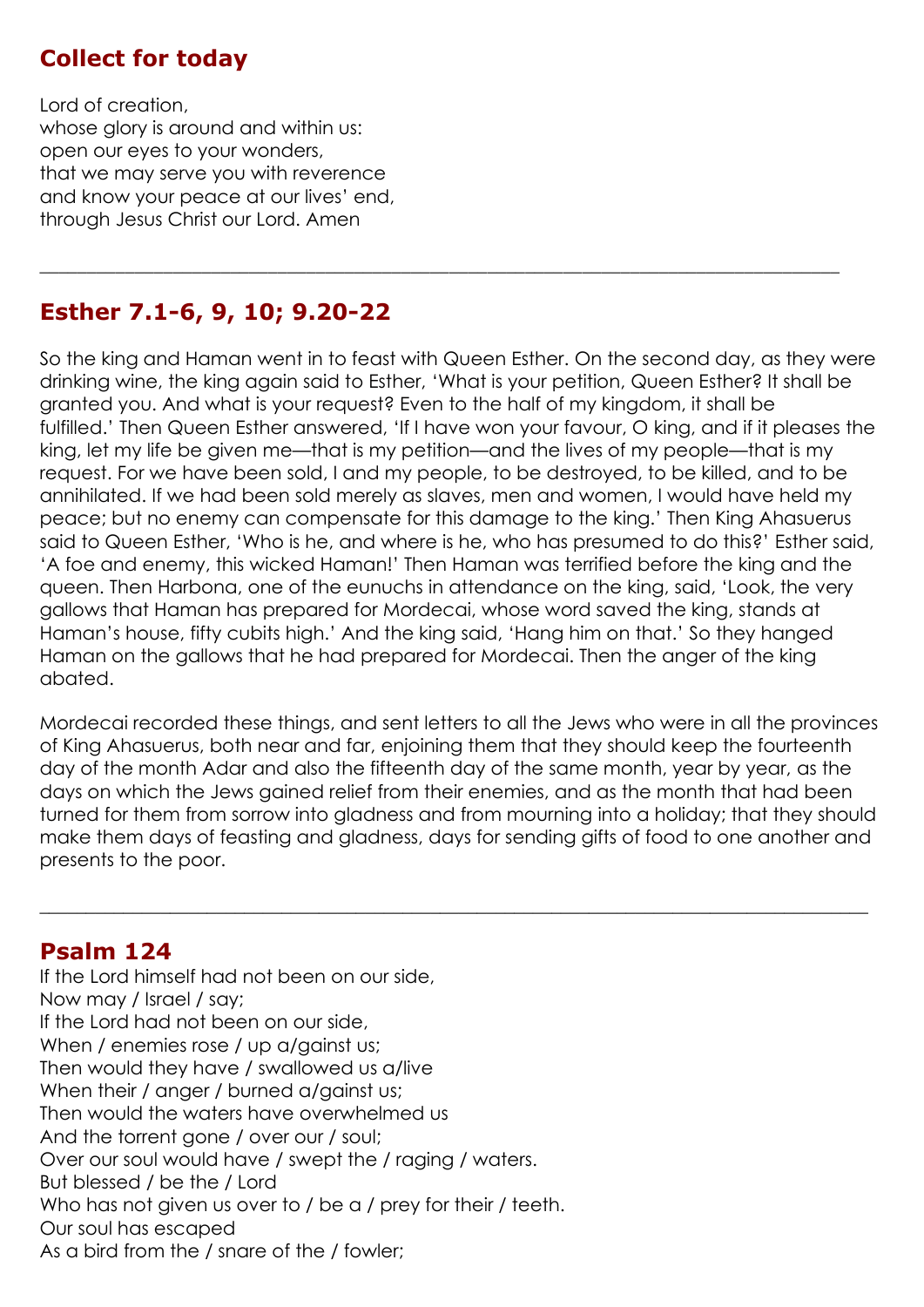# **James 5.13-end**

#### **The Prayer of Faith**

Are any among you suffering? They should pray. Are any cheerful? They should sing songs of praise. Are any among you sick? They should call for the elders of the church and have them pray over them, anointing them with oil in the name of the Lord. The prayer of faith will save the sick, and the Lord will raise them up; and anyone who has committed sins will be forgiven. Therefore confess your sins to one another, and pray for one another, so that you may be healed. The prayer of the righteous is powerful and effective. Elijah was a human being like us, and he prayed fervently that it might not rain, and for three years and six months it did not rain on the earth. Then he prayed again, and the heaven gave rain and the earth yielded its harvest.

\_\_\_\_\_\_\_\_\_\_\_\_\_\_\_\_\_\_\_\_\_\_\_\_\_\_\_\_\_\_\_\_\_\_\_\_\_\_\_\_\_\_\_\_\_\_\_\_\_\_\_\_\_\_\_\_\_\_\_\_\_\_\_\_\_\_\_\_\_\_\_\_\_\_\_\_\_\_\_\_\_\_\_\_\_\_

My brothers and sisters, if anyone among you wanders from the truth and is brought back by another, you should know that whoever brings back a sinner from wandering will save the sinner's soul from death and will cover a multitude of sins.

\_\_\_\_\_\_\_\_\_\_\_\_\_\_\_\_\_\_\_\_\_\_\_\_\_\_\_\_\_\_\_\_\_\_\_\_\_\_\_\_\_\_\_\_\_\_\_\_\_\_\_\_\_\_\_\_\_\_

# **Mark 9.38-end**

#### **Another Exorcist**

John said to him, 'Teacher, we saw someone casting out demons in your name, and we tried to stop him, because he was not following us.' But Jesus said, 'Do not stop him; for no one who does a deed of power in my name will be able soon afterwards to speak evil of me. Whoever is not against us is for us. For truly I tell you, whoever gives you a cup of water to drink because you bear the name of Christ will by no means lose the reward.

#### **Temptations to Sin**

'If any of you put a stumbling-block before one of these little ones who believe in me, it would be better for you if a great millstone were hung around your neck and you were thrown into the sea. If your hand causes you to stumble, cut it off; it is better for you to enter life maimed than to have two hands and to go to hell, to the unquenchable fire. And if your foot causes you to stumble, cut it off; it is better for you to enter life lame than to have two feet and to be thrown into hell., And if your eye causes you to stumble, tear it out; it is better for you to enter the kingdom of God with one eye than to have two eyes and to be thrown into hell, where their worm never dies, and the fire is never quenched.

'For everyone will be salted with fire. Salt is good; but if salt has lost its saltiness, how can you season it? Have salt in yourselves, and be at peace with one another.'

\_\_\_\_\_\_\_\_\_\_\_\_\_\_\_\_\_\_\_\_\_\_\_\_\_\_\_\_\_\_\_\_\_\_\_\_\_\_\_\_\_\_\_\_\_\_\_\_\_\_\_\_\_\_\_\_\_\_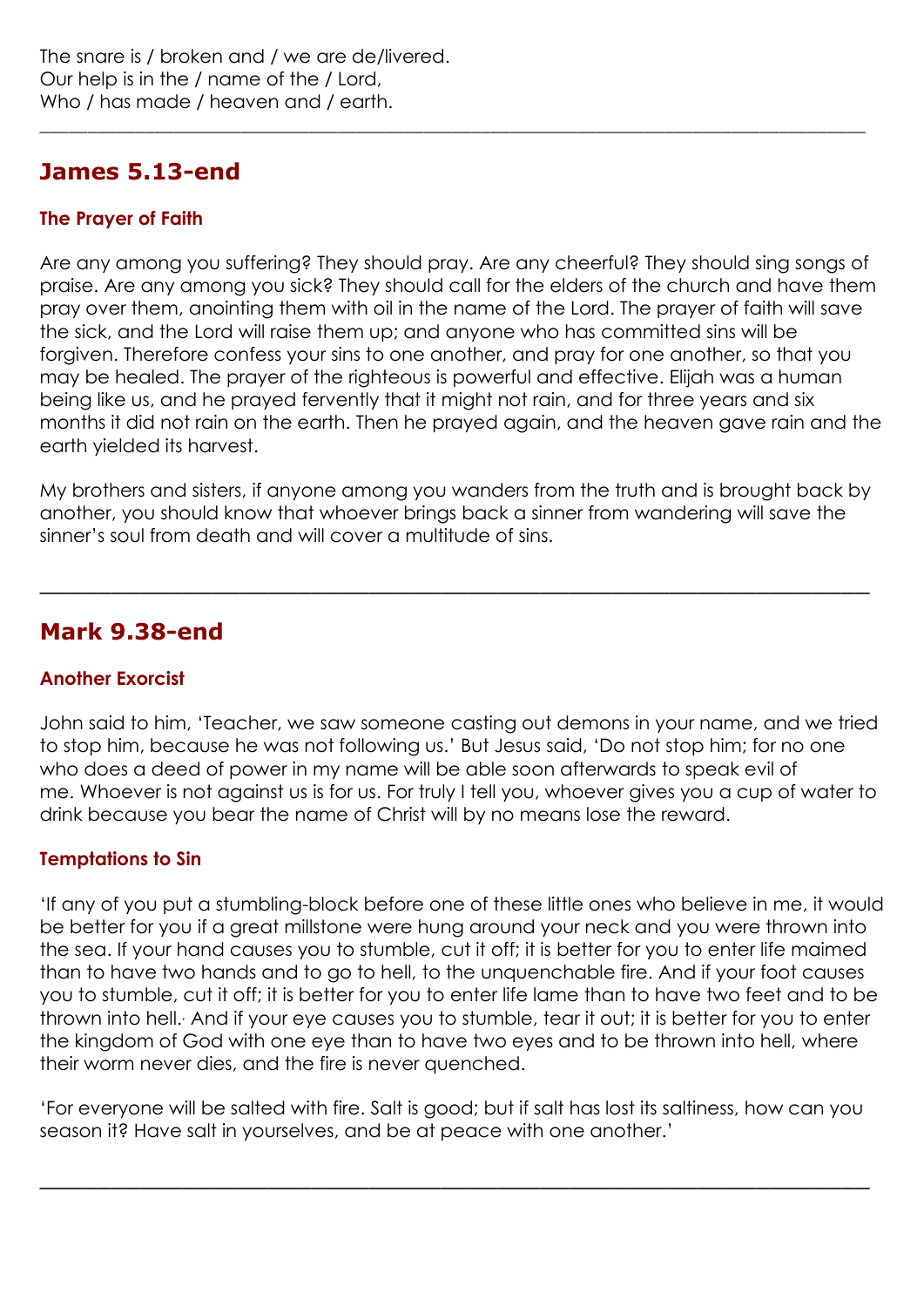### **Communion Hymn**

consecrated, Lord, to thee; and the impulse of thy love; take my moments and my days, take my feet, and let them be let them flow in ceaseless praise. Swift and beautiful for thee.

 $3 \overline{4}$ Take my voice, and let me sing Take my silver and my gold; always, only, for my King; not a mite would I withhold; take my lips, and let them be take my intellect, and use

 $5$  6 Take my will, and make it thine: Take my love; my Lord, I pour it shall be no longer mine; at thy feet its treasure-store; take my heart: it is thine own; take myself, and I will be it shall be thy royal throne. ever, only, all for thee.

#### $1$  2

Take my life, and let it be Take my hands, and let them move

filled with messages from thee. ev'ry pow'r as thou shalt choose.

 $\_$  , and the set of the set of the set of the set of the set of the set of the set of the set of the set of the set of the set of the set of the set of the set of the set of the set of the set of the set of the set of th

### **Readings for next Sunday, 3 October (Harvest Festival)**

Joel 2.21-27; Psalm 126; 1 Timothy 2.1-7 or 6.6-10; Matthew 6.25-33

**Next Sunday is our Harvest Festival.** If you would like to stay on after our 10 o'clock service, please bring along your own food and drink – we will be meeting outside weather permitting. You're invited to bring a harvest gift which will be offered to the Food Hub; packets and tins only please. Boxes of cereal, pasta and tinned beans will be especially appreciated. There will be no 8 o'clock Holy Communion.

\_\_\_\_\_\_\_\_\_\_\_\_\_\_\_\_\_\_\_\_\_\_\_\_\_\_\_\_\_\_\_\_\_\_\_\_\_\_\_\_\_\_\_\_\_\_\_\_\_\_\_\_\_\_\_\_\_\_

**'Bring, Share and Try' Flower Arranging Workshop for Harvest: Saturday 2 October from 2-4pm at St. James**. Similarly to our Advent wreathmaking event, we will be holding a workshop to decorate the church for harvest. Please bring a bunch of flowers (from the garden or supermarket/flower shop) or some vegetables that we can use and come and try your hand at flower arranging or making a vegetable display. We will provide containers and greenery (donations from gardens very welcome) and tips/help on how to use your flowers. Everyone welcome – no experience necessary!

**Consultation about Children's and Youth Ministry at St James**. Now that COVID restrictions have been eased and we have begun to gather in person again, more possibilities for children's and youth ministry are re-emerging. It seems an important time to think as a community about the future shape of that ministry, and we are especially keen to hear first of all from our children and young people, and their parents. So, we are going to hold an informal consultation on Sunday 10th October. The session with children and young people will take place during the 10 am service, and the session with their parents will take place afterwards. There will be volunteers available to supervise young children after the service, to enable their parents to participate more easily. It would be wonderful to have as many families present on the 10th as possible, but if you won't be able to come, please do be in touch with Rosie [\(rosie.sjww@gmail.com\)](mailto:rosie.sjww@gmail.com) who will send you some prompts so that you can share your thoughts via email instead.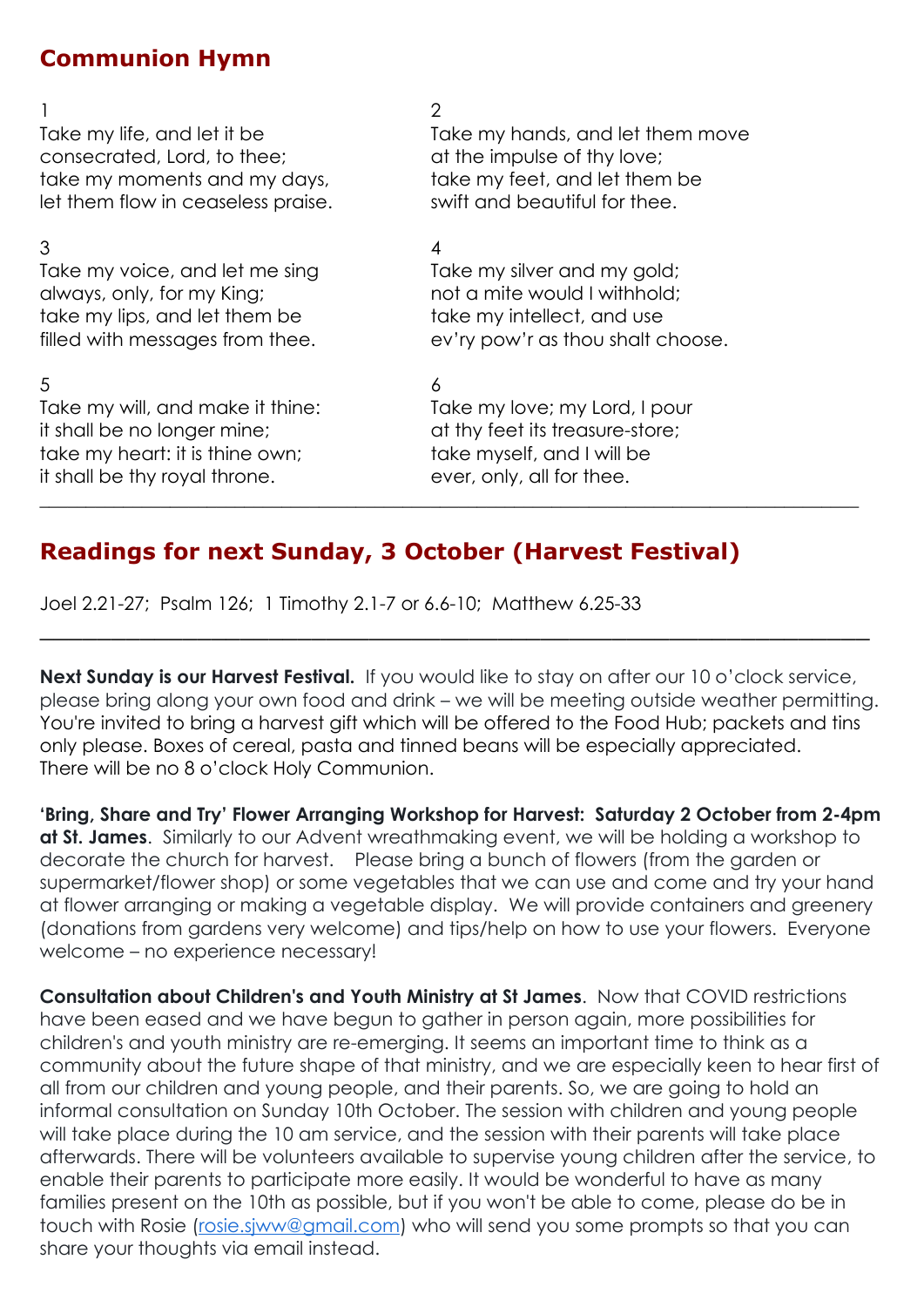There are two different forms on the table in the entrance foyer; one is for **older children and adult Confirmation**, we will organise two different confirmation groups. The other is for **children for Admission to Communion**. If you are interested please complete a form and give to Steve.

**Rosemary Monk** wishes to say a big thank you to all St James' and friends who have been so supportive in many ways during problems with her hip operation. Rosemary and Robert are both very grateful and appreciate your continuing prayers for a full recovery.

Thank you to everyone who has helped move chairs after our Sunday services throughout the summer. **Please leave your chairs down now** as the Chinese Church have returned to St James' for their Sunday services.

**Food Hub.** We plan to develop the food hub into a **Saturday venture with QECF** where we will offer tea/coffee and a chance to chat alongside food collection**.** If you'd like to volunteer to help serve refreshments please let Steve or Anne know.

The Food Hub continues to operate on a Saturday morning between 10.30 am and 12.30 pm here at St James'.

The food remains a basic food package ideally for those who are either struggling to pay for provisions or who cannot get to the shops or book an online delivery.

The Food Hub is able to receive donations at church between 3 and 4 pm on a Friday afternoon. Look on the Queen Edith Community Forum website to find more details about those items most needed - and about how to donate financially. Thank you.